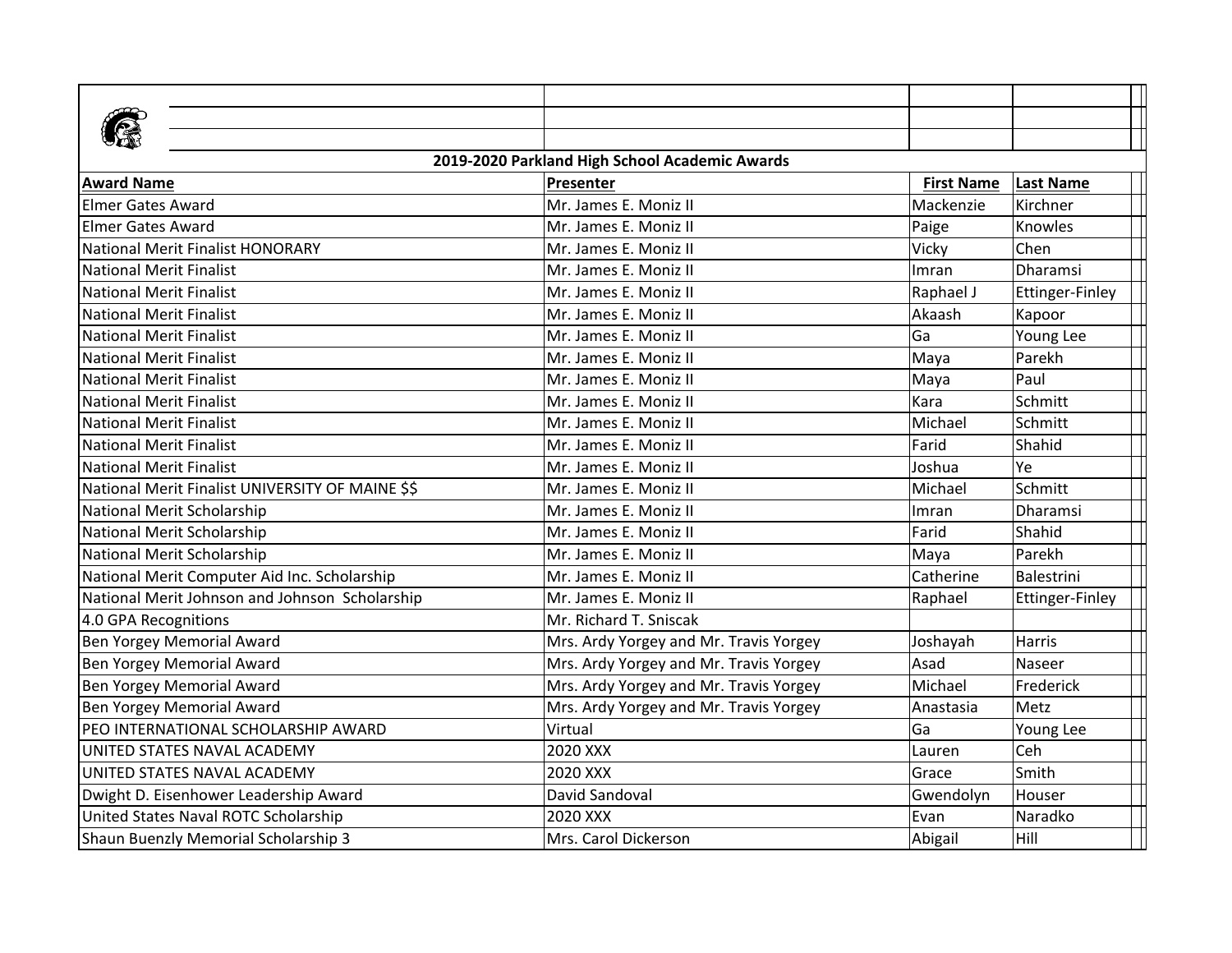| Shaun Buenzly Memorial Scholarship 3                     | Mrs. Carol Dickerson                          | Natalie        | St Hill         |
|----------------------------------------------------------|-----------------------------------------------|----------------|-----------------|
| Shaun Buenzly Memorial Scholarship 3                     | Mrs. Carol Dickerson                          | Lynsey         | Reynard         |
| Adam Wolk Memorial Scholarship                           | The Wolk Family                               | Emma           | Porcaro         |
| Lion's Club Scholarship                                  | Mrs. Ruthann Krause                           | Autumn         | <b>Michels</b>  |
| Lion's Club Scholarship                                  | Mrs. Ruthann Krause                           | Kayla          | Kinney          |
| Lion's Club Scholarship                                  | Mrs. Ruthann Krause                           | Zara           | Riaz            |
| <b>Wegman's Scholarship</b>                              | Mr. Chris Svetcov and Mr. Johnathan Chevalier | Lara           | Abdelahad       |
| <b>Wegman's Scholarship</b>                              | Mr. Chris Svetcov and Mr. Johnathan Chevalier | Tanner         | Buterbaugh      |
| <b>Wegman's Scholarship</b>                              | Mr. Chris Svetcov and Mr. Johnathan Chevalier | Mia            | Ciliberti       |
| <b>Wegman's Scholarship</b>                              | Mr. Chris Svetcov and Mr. Johnathan Chevalier | Hunter         | <b>Neith</b>    |
| Allentown-West Rotary Club Scholarship                   | Mrs. Jeanne Shipe                             | Melena         | View            |
| Allentown-West Rotary Club Scholarship                   | Mrs. Jeanne Shipe                             | Lillian        | Rodgers         |
| Parkland Television and Film Award                       | Mrs. Tammy Bennick                            | Mary           | Meier           |
| Parkland Television and Film Award                       | Mrs. Tammy Bennick                            | Nathaniel      | Armstrong       |
| Parkland Television and Film Award                       | Mrs. Tammy Bennick                            | Lynsey         | Reynard         |
| <b>PHS Student Store Award</b>                           | Mr. Franklin Lane                             | Jeffrey        | Ray             |
| <b>PHS Student Store Award</b>                           | Mr. Franklin Lane                             | Vincent        | Gerbasio        |
| The Trumpet Newspaper Scholarship                        | Mrs. Amanda Abdelaal                          | <b>Abigail</b> | Sawyer          |
| <b>Student Council Service Scholarship</b>               | Mrs. Julie Wood                               | Ashley         | Davis           |
| <b>Student Council Service Scholarship</b>               | Mrs. Julie Wood                               | Kayla          | Geraci          |
| <b>Travelers Protective Association Altruism Award</b>   | Dr. Jude Sandt                                | Andrew         | Smith           |
| Exchange Club of Western Lehigh Scholarship ACE Award    | Dr. Jude Sandt                                | Kaitlyn        | Mericle         |
| Annie B. Fritch Scholarship                              | Dr. Anthony Naradko                           | Annie          | Walls           |
| Slatington Lodge No. 440, F&A.M. Award                   | Dr. Anthony Naradko                           | Christopher    | Deitrich        |
| Frederick W. Hahn Scholarship                            | Mr. Eric Roberts                              | Vicky          | Chen            |
| Charles A. Klein Jr. Memorial Scholarship (Cetronia PTO) | Mrs. Allison McPeek                           | Olivia         | Wilkinson       |
| Richard A. Houck Honorary Scholarships (Ironton PTO)     | Mrs. Allison McPeek                           | Kristyn        | Kleinhenz       |
| Lynette C. Smith Honorary Scholarship (Ironton PTO)      | Mrs. Allison McPeek                           | Kyle           | Schantz         |
| Fogelsville Elementary PTO Scholarship                   | Mrs. Allison McPeek                           | Abigail        | Mirth           |
| Kernsville Elementary PTO Scholarship (Kernsville PTO)   | Mrs. Allison McPeek                           | Benjamin       | <b>Dobbs</b>    |
| Kernsville Elementary PTO Scholarship (Kernsville PTO)   | <b>Mrs. Allison McPeek</b>                    | Lauren         | Petrocelli      |
| Kratzer Elementary PTO Scholarship                       | Mrs. Allison McPeek                           | Elena          | Mecchi          |
| Parkway Manor Elementary PTO Scholarship                 | Mrs. Allison McPeek                           | $N$ ina        | Hardt           |
| Parkway Manor Elementary PTO Scholarship                 | <b>Mrs. Allison McPeek</b>                    | John           | Ochs            |
| Schnecksville Elementary PTO Scholarship                 | Mrs. Allison McPeek                           | <b>Abigail</b> | Hill            |
| Schnecksville Elementary PTO Scholarship                 | Mrs. Allison McPeek                           | Emily          | Leiby           |
| Jaindl Elementary PTO Scholarship                        | Mrs. Allison McPeek                           | Imran          | <b>Dharamsi</b> |
| Jaindl Elementary PTO Scholarship                        | Mrs. Allison McPeek                           | Autumn         | Michels         |
| Orefield Middle School PTO Scholarship                   | <b>Mrs. Allison McPeek</b>                    | Kristyn        | Kleinhenz       |
| Orefield Middle School PTO Scholarship                   | Mrs. Allison McPeek                           | Amanda         | Dait            |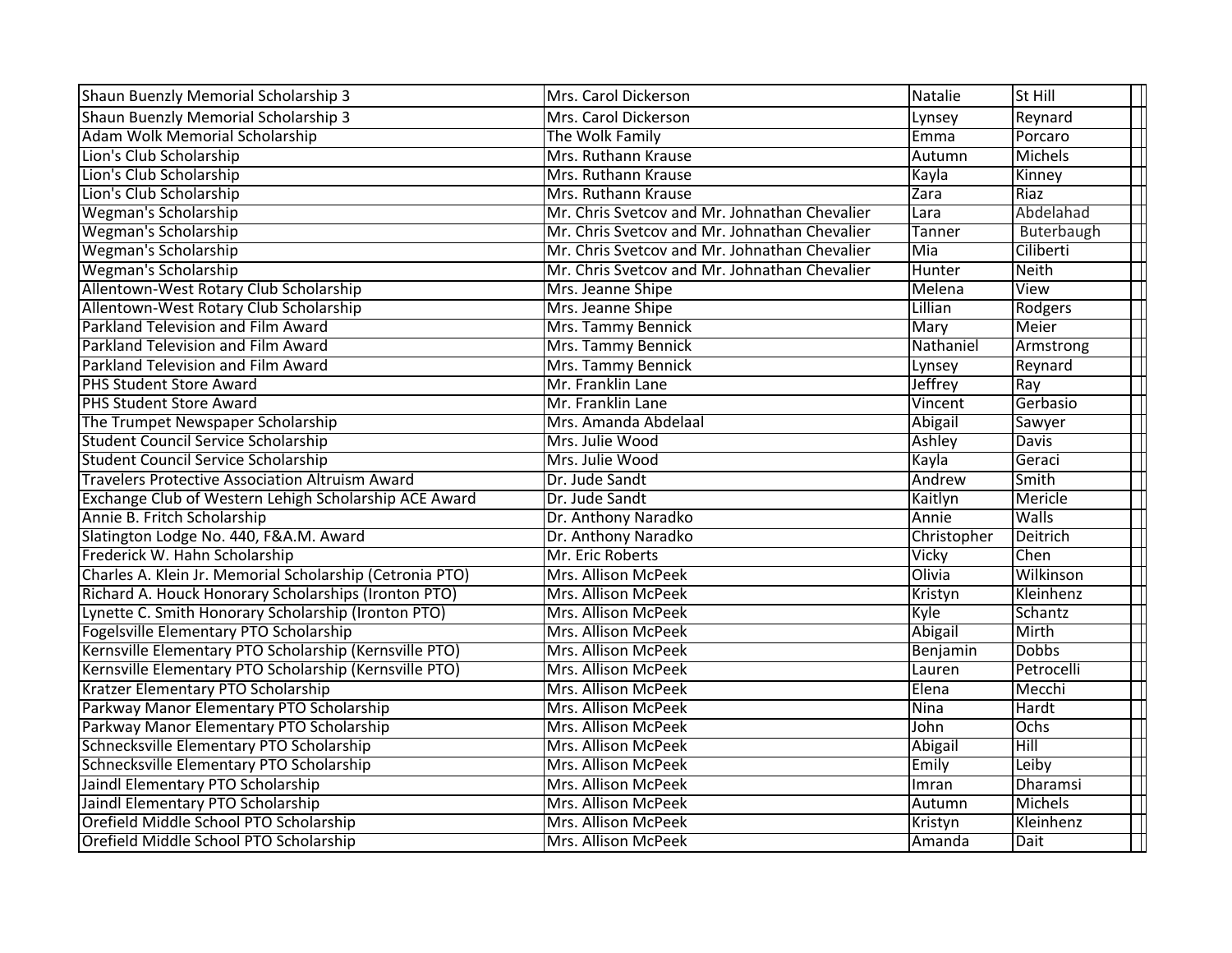| Springhouse Middle School Partnership Scholarship             | Mrs. Allison McPeek                           | Imran            | Dharamsi         |
|---------------------------------------------------------------|-----------------------------------------------|------------------|------------------|
| Springhouse Middle School Partnership Scholarship             | Mrs. Allison McPeek                           | Lillian          | Smith            |
| Señora Herber Memorial Award                                  | Mrs. Kellie O'Donnell                         | Angelina         | Roccamo          |
| <b>Magister Scott Bowers Award</b>                            | Mrs. Mary Redline                             | Ga               | <b>Young Lee</b> |
| <b>Magister Scott Bowers Award</b>                            | Mrs. Mary Redline                             | Sabrina          | Ost              |
| <b>Pastorius Home Association Award</b>                       | Mrs. Kristi Szabo                             | <b>NO WINNER</b> | 2020             |
| Jason Goldenberg Memorial Creative Writing Award              | Mrs. Candace L. Brobst                        | Gianna           | Tully            |
| Walter W. Johnson Sr. Memorial Creative Writing Award         | Mrs. Candace L. Brobst                        | Christian        | Dzema            |
| Stanley L. Cramer Chemistry Award                             | Mr. Sean Flueso                               | Olivia           | Wilkinson        |
| Political Science Club Award                                  | Ms. Calliope Volikas                          | Ga               | Young Lee        |
| <b>Political Science Club Award</b>                           | Ms. Calliope Volikas                          | Jacob            | Roth             |
| Sons of the American Revolution Bronze Good Citizenship Award | Mrs. Alice Stinebaugh                         | Evan             | Naradko          |
| Senator Pat Browne Good Citizenship Award                     | Mrs. Alice Stinebaugh                         | Luke             | Dauberman        |
| Senator Pat Browne Good Citizenship Award                     | Mrs. Alice Stinebaugh                         | Emily            | Leiby            |
| Representative Gary Day Drive Award                           | Mrs. Alice Stinebaugh                         | Jason            | Crupi            |
| Representative Gary Day Drive Award                           | Mrs. Alice Stinebaugh                         | Mary             | Meier            |
| <b>AATF Outstanding Senior in French Award</b>                | Mrs. Megan Skumin                             | Elena            | Mecchi           |
| Family and Consumer Sciences Appreciation Award               | Mrs. Donna E. Robertson and Mrs. Nancy Bogart | Anne             | Patselas         |
| Parkland Education Association Award                          | Mr. Chris Bleam                               | Abigail          | Hill             |
| Parkland Education Association Award                          | Mr. Chris Bleam                               | Olivia           | <b>Nyce</b>      |
| <b>Parkland Education Association Award</b>                   | Mr. Chris Bleam                               | Abigail          | Mirth            |
| <b>NHS Certificate of Merit</b>                               | Mr. Chris Bleam                               | Nina             | Hardt            |
| NHS American Sign Language                                    | Mrs. Jill A. Fuller                           | Sophia           | Gumina           |
| <b>NHS Art</b>                                                | Mr. Richard R. Shemonsky                      | Delilah          | Jabbour          |
| <b>NHS Band</b>                                               | Mr. Jason Lerew                               | Olivia           | Wilkinson        |
| <b>NHS Business</b>                                           | Mr. Franklin Lane                             | Lucas            | Adam             |
| <b>NHS Engineering and Technology</b>                         | Mr. James M. Kester                           | Arjun            | Vedantham        |
| <b>NHS English</b>                                            | Mr. Timothy Schwarz                           | Abigail          | Hill             |
| <b>NHS Family &amp; Consumer Sciences</b>                     | Mrs. Donna E. Robertson and Mrs. Nancy Bogart | Beylian          | Rivera           |
| <b>NHS French</b>                                             | Mrs. Megan Skumin                             | Nina             | Hardt            |
| <b>NHS German</b>                                             | Mrs. Kristi Szabo                             | Andrew           | Laudenslager     |
| <b>NHS Latin</b>                                              | Mrs. Mary Redline                             | Ga               | Young Lee        |
| <b>NHS Mathematics</b>                                        | Mr. Tony Galucy                               | Joshua           | Ye               |
| <b>NHS Orchestra</b>                                          | Mrs. Allison Figueroa                         | Coby             | Lindenmuth       |
| <b>NHS Physical Education</b>                                 | Mrs. Louise Haines                            | Andrea           | Thomas           |
| <b>NHS Vocal Music</b>                                        | Mrs. Allison Figueroa                         | Abigail          | Hill             |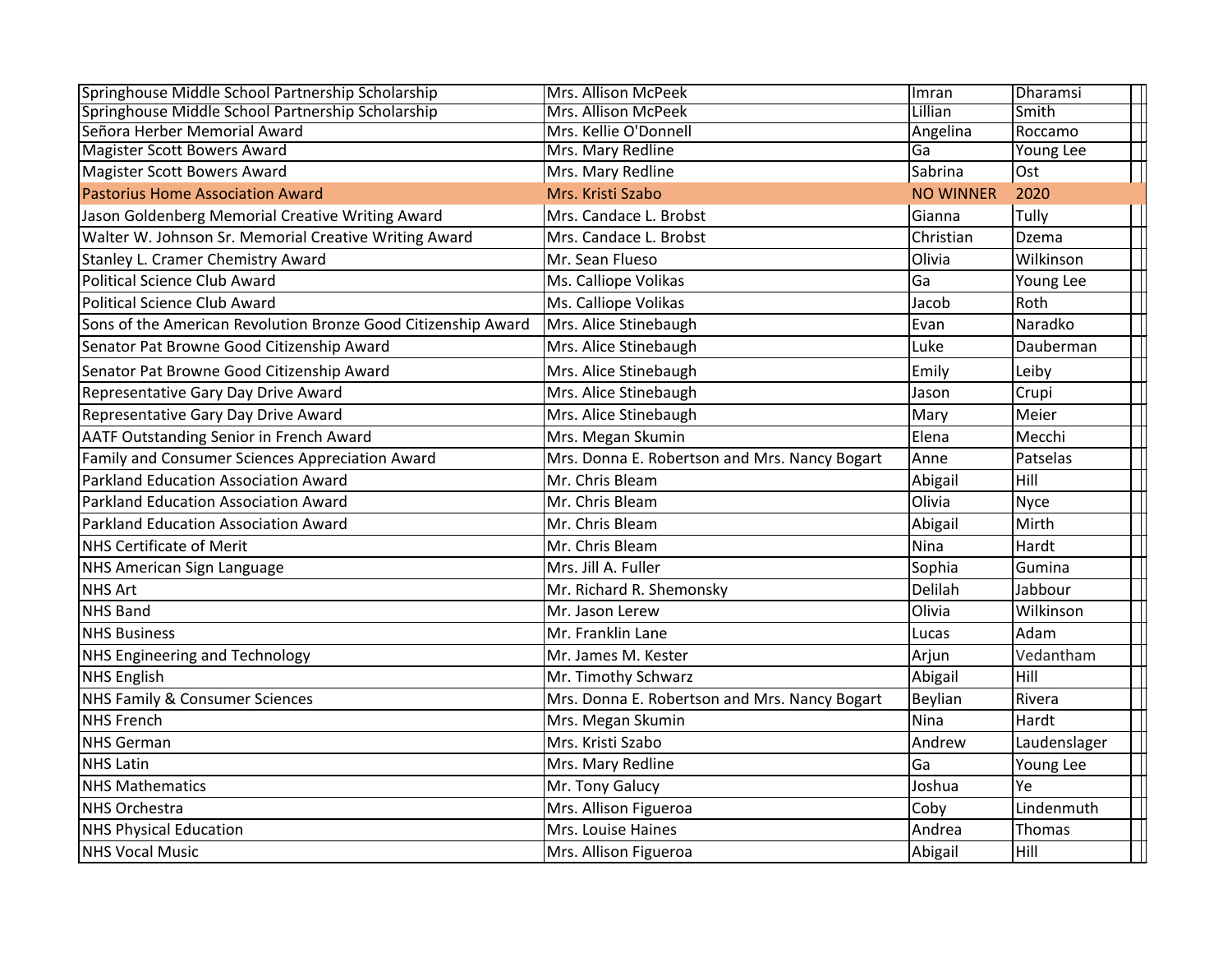| <b>INHS Science</b>              | IMr. Sean C. Flueso      | l Imran           | <i><b>IDharamsi</b></i> |
|----------------------------------|--------------------------|-------------------|-------------------------|
| <b>NHS Social Studies</b>        | Mrs. Alice Stinebaugh    | lGa               | <b>Young Lee</b>        |
| <b>NHS Spanish</b>               | Ms. Kellie A. O'Donnell  | Abigail           | 'Feleo                  |
| <b>INHS Vocational Education</b> | <b>IMr. Eric Roberts</b> | <i>IMackenzie</i> | <b>Kirchner</b>         |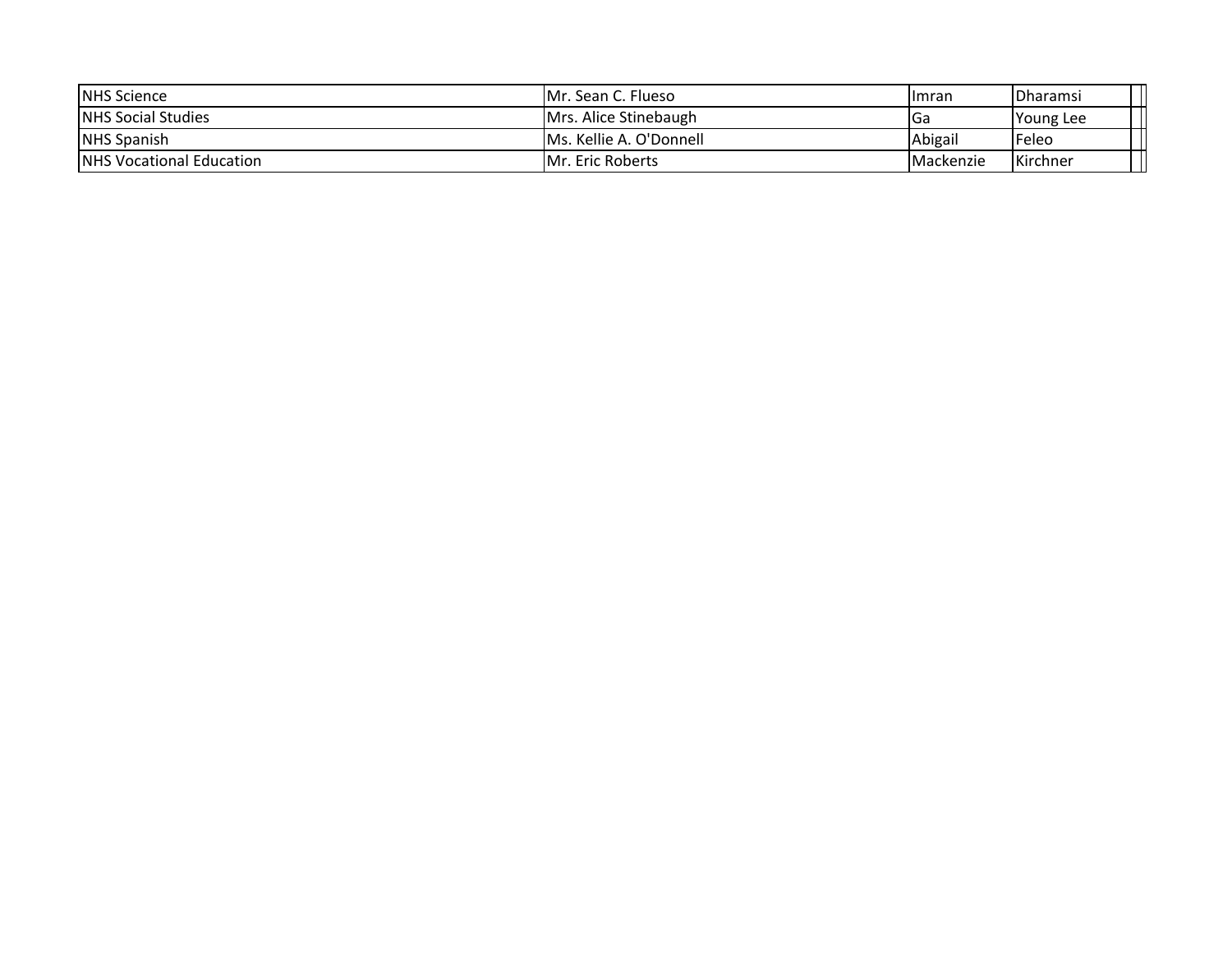

## **4.0 GPA Achievement Seniors who have achieved a GPA of 4.0 For 7 Consecutive Semesters at Parkland High School**

*Lara Abdel Ahad Jennah Abdelaziz Aishani Atul Agrawal Jishan Ahmed Catherine Margaret Balestrini Hriti Chauhan Vicky Shi Qi Chen Mia Elizabeth Ciliberti Luke Dauberman Olivia Marguerite Denman Ga Young Lee Imran Ali Dharasami Benjamin M. Dobbs Ania Nanette Dudek James P. Dum Anastajia Marie Erickson Raphael Jonah Ettinger-Finley Shane Alexander Feigh Abigail Marielle P. Feleo Alexandra Olivia Fuller Magdalena Paz Gareca Katharine M. Gottwald Savannah Kaylee Graver Olivia Grace Happel Nina Marie Hardt Connor James Harris Abigail E. Hill Sandra Jessen*

*Khush Vikas Joshi Akaash Arun Kapoor Anna Louise Karp Audrika Tanzin Khondaker Mackenize Ann Kirchner Suzanne Elizabeth Kozlozki Jacob Donald Roth Jared J. Kucharczuk Adrienne Yu Lai Andrew Joseph Laudenslager Tanner Harrison Lewis Coby James Lindenmuth Sophia Qi Liu Nishita Mandapati Madison Chelise McElliott Alexander Norman Toro Elena Lauren Mecchi Mary Rose Meier Arianna Jade Moninghoff Sabrina Marie Ost Neha Sai Pamidi Maya V. Parekh Nikhil P. Patel Maya Jodia Paul Zachary Trevor Poremba Emma Elizabeth Prehl Wesley Julian Rauenzahn Zia Rose Reed*

*Nathan Mark Reimer Lynsey Renee Reynard Andrew Joshua Ringold Angelina Teresa Roccamo Lilian Patrice Rodgers Emily Sarah Saad Kyle John Schantz Kara Marie Schmitt Michael Norman Schmitt Jacob Robert Shaffer Farid Muddassir Shahid Elyse Audrey Snover Emma Elizabeth Stolinas Jessica Yi-Lan Tseo Gianna D. Tully Alan Jose Uthuppan Arjun Srinivas Vedantham Sahas Veera Alexis Kate Weaver Olivia Jean Wilkinson Joanna Wu Joshua Ye Jerry Lee Zhang Shirley Zhang Ryan Stephen Zolotsky*